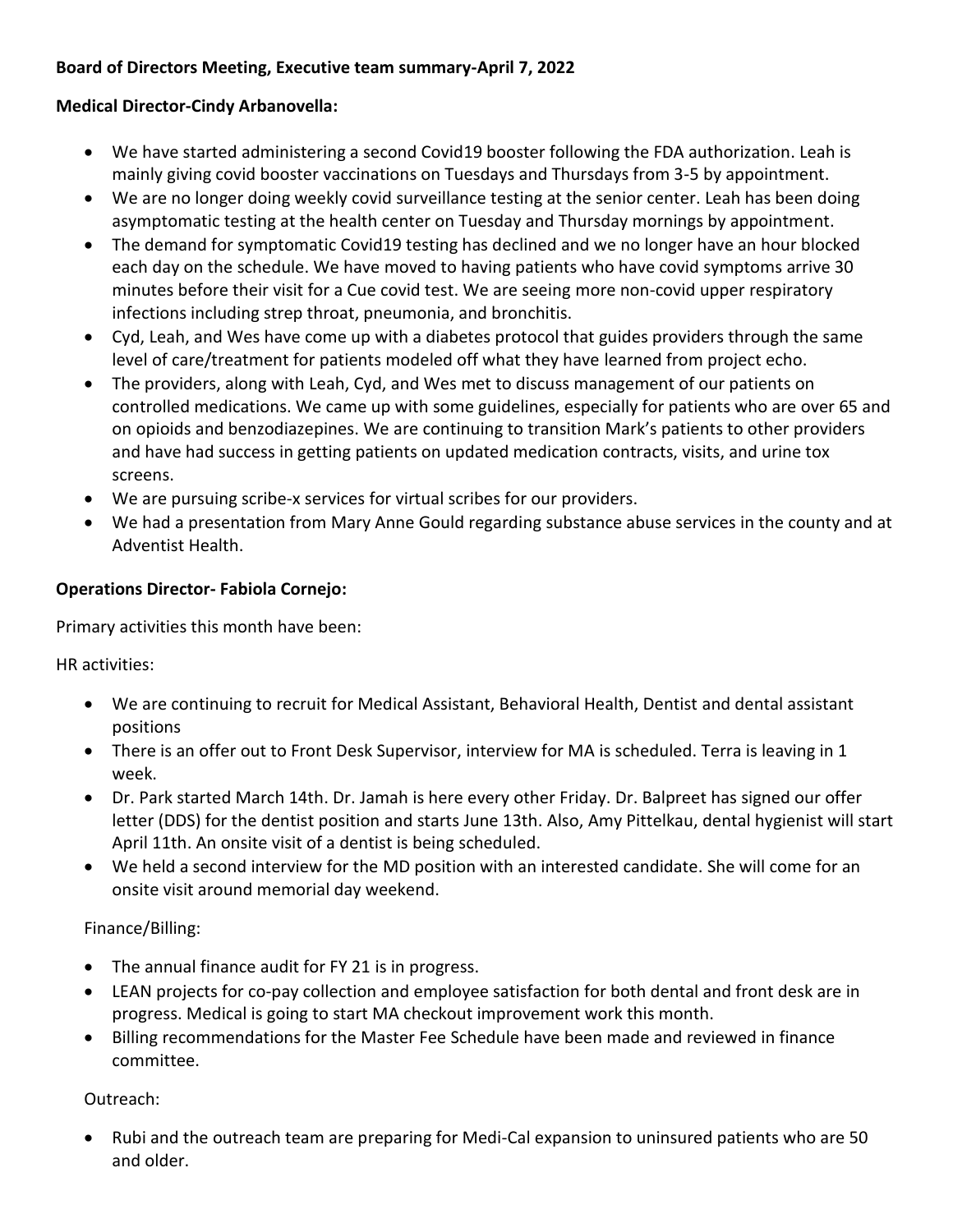### **Executive Director-Chloe Guazzone:**

Key activities this month:

General projects are slowly expanding beyond covid testing/vaccination. There are a number of statewide meetings that we are taking part in to discuss the new Kaiser contract with the state, and the Population Health Management Initiative (PHMI) initiative we are taking part in with Kaiser. We are in talks with a telehealth company to support both counseling and telepsychiatry and have signed an agreement for them to start recruiting. Key activities include:

- 1. Working with Ann and Dawn for the last month to wrap up the silent phase of the capital campaign and start the public phase. Several articles have been submitted to the AVA and facebook posts are starting to go up. The website has a new page for the campaign.
- 2. The USDA (\$1,000,000) grant is still pending.
- 3. The HRSA Small Rural Clinics QI grant was submitted by The Write Choice Network. We hope to hear sometime in August or September. It is a four year \$200,000 per year grant.
- 4. The dental van has gone to a new home at Mountain Valley's Health Centers up in Shasta county.
- 5. LEAN work continues, even without Mike. We are working to schedule improvement work with the medical team on check-out and are holding in-person meetings every other week for rounding on our huddle boards and training.
- 6. New building update: The computer equipment was ordered, paint was chosen and we are working on furnishings.
- 7. Prep for the Operational Site Visit continues.
- 8. I am working with Christie MacVitie to prepare a proposal in order to go out to bid for our FY21-22 audit.
- 9. The compensation committee has been meeting and has a recommendation for the board regarding salary scale and guidelines.
- 10. Continue to provide support to Miranda Ramos (Project Manager for ARCH/CHRN) in the absence of the board chair.
- 11. Partnership HCP was attacked by ransomware and their entire computing platform is down.

# **Quality Improvement:**

Annual Visit data trend: